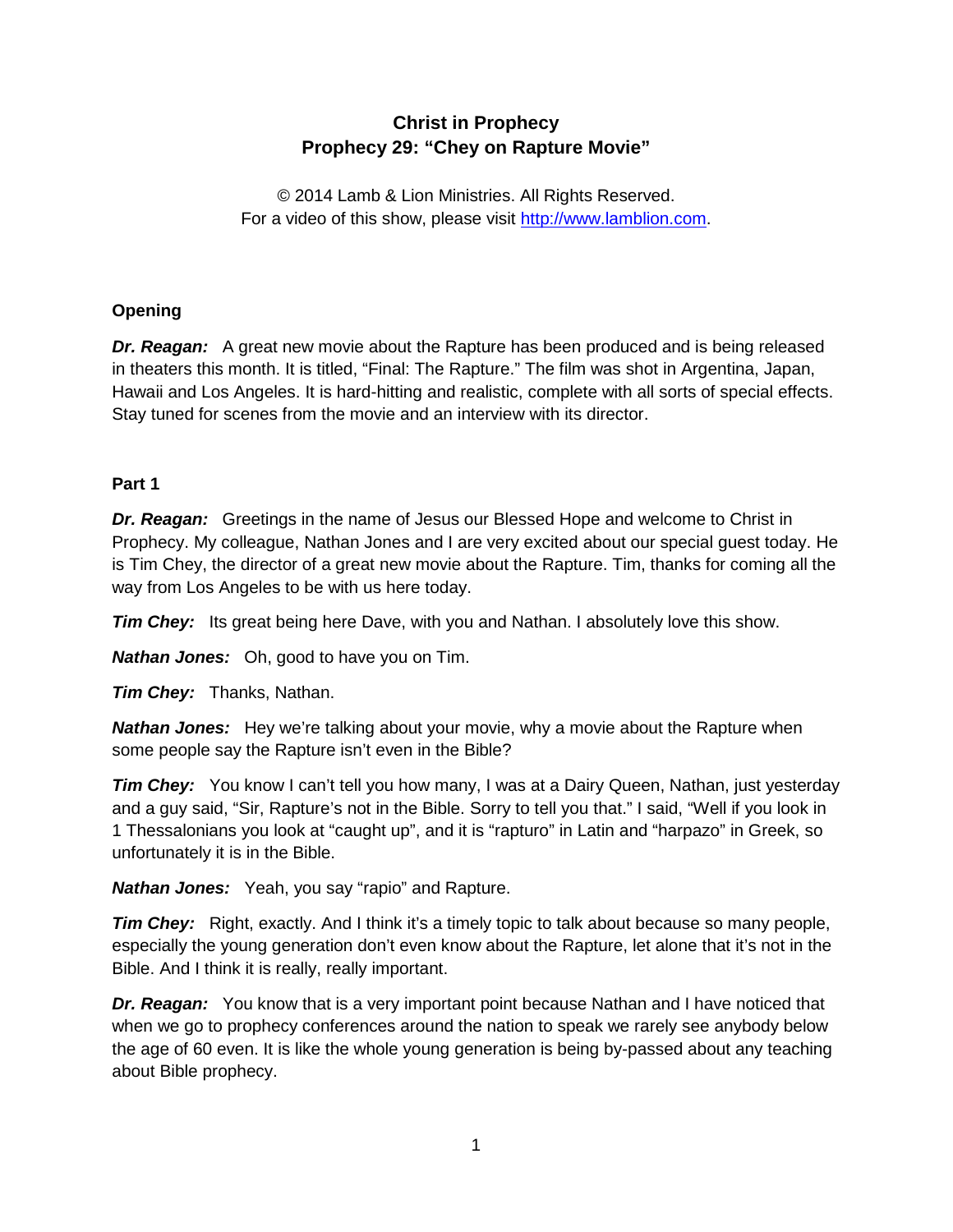*Tim Chey:* Oh, yeah. I mean the latest poll is only 10% of the nation is actually Christian, true Christians. And I just think, "Man, you know, we have fallen so, so far from where it was even 20 years ago in the 1980's you know during the Reagan administration."

*Dr. Reagan:* Well you must personally have some interest in Bible prophecy to produce a film about the Rapture, is that true?

*Tim Chey:* Oh, yeah, yeah, I've been studying Bible prophecy since I first got saved. And I really believe that if we truly believe we are in the last days, we've got to act like it. Unfortunately it is like the fire is happening and we're not even putting it out.

*Dr. Reagan:* Well you mentioned when you first got saved. Tell us about your background.

### *Nathan Jones:* Yeah.

**Tim Chey:** Well you know I got saved late in my life, I was like 35 years old and I was in the Philippines when I got saved. And it was an incredible, for Gideon's cooperation they always contact me because they want to speak because I got saved through a Gideon's Bible in a hotel.

### *Nathan Jones:* Wow.

*Tim Chey:* And it sounds so cliché but I actual picked up the Bible, I went through the questions in the beginning and I got down on my knees and I accepted Jesus Christ in a hotel in the Philippines, of all places.

# *Dr. Reagan:* Wonderful.

*Tim Chey:* And I never turned back and I've just been on fire. And Dave when we were having breakfast this morning, and there is a verse in the Bible where Jesus says, "Those who have been forgiven the most, love me the most." And you know now I just work for the Kingdom of God, just out of gratitude for salvation and not to get any blessings or anything, even though God has blessed us so much.

*Dr. Reagan:* How in the world did you become a director of movies?

*Tim Chey:* Well you know I started at USC Film School when I was 18. When I graduated I couldn't get a job. The biggest misconception is you go to a good film school and you'll get a directing job, it doesn't happen. Trust me. In fact out of my class only 1 or 2 really became film directors.

# *Nathan Jones:* Really?

*Tim Chey:* And the rest just ended up sort of disappearing you know becoming film crew, or not even getting into film. So I couldn't get a job so I ended up going to Grad school and I worked in a field totally different from what I'm doing. And after I worked for 3 years I was practicing law, but after that I said, "I don't have a heart for this." And was still a secular heathen. So I said you know I want to start making films and that is what sort of propelled me back into the film. And I directed my first film for Universal Studios.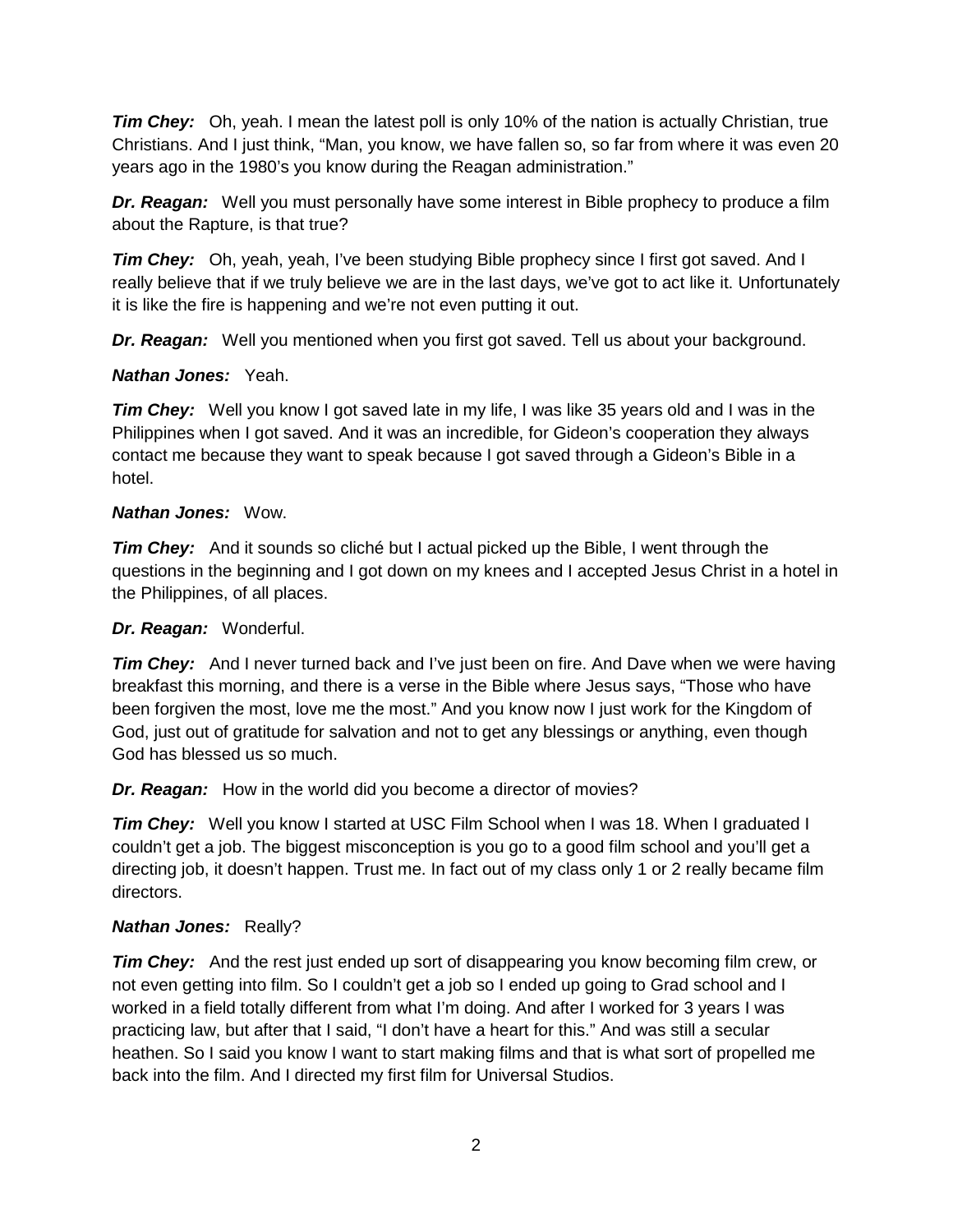*Dr. Reagan:* That was before you were saved right?

*Tim Chey:* Before I was saved. But that brought me no happiness. We were just talking about Corbin Bernsen a good friend of mine who was in my film, "Suing the Devil," and he had no happiness after "LA Law," and now he has a giant cross on the front of his door and he's saved, totally sold out believer.

*Nathan Jones:* Praise the Lord.

*Tim Chey:* So, yeah, you see so many things in Hollywood and actors coming to Christ and it is a great time for harvest. But the workers are few, that's the thing.

*Nathan Jones:* I love what you said earlier about how all the people, it was like 16,000 people tried out for this and they all read the script, they all got the Gospel message. You have a mission field unheard of to actors.

*Tim Chey:* Oh, sure. It is an incredible harvest in Hollywood and they are the media influencers, much like you guys are. And if we get them, they can get other people saved. You know much like an actor friend of mine who is good friends with Robert Di Nero and we got him saved on the set, and now she is pitching the Gospel to Robert Di Nero. So we are one hearts beat away from the Gospel to anyone we want.

*Dr. Reagan:* I was astounded when you told me that you had reviewed 16,000 actors for this wonderful film called, "Final: The Rapture," there must be a lot of hungry actors in Los Angeles.

*Tim Chey:* Oh, there are lines. Whenever we cast, I mean you see lines of actors around the entire casting building with them holding the script. And you kind of feel sorry for them because you really want to give them work, especially as a Christian. But there are very few Christian actors believe it or not out there and we want to work with Christian actors, it's just that there are very few that go onto Hollywood and I think that's a mistake.

*Dr. Reagan:* Those interviews were not all in Los Angeles, were they in the other areas where you also filmed?

*Tim Chey:* Oh, sure.

*Dr. Reagan:* Because this film is shot in Los Angeles, Hawaii, Argentina, and Japan, right?

*Tim Chey:* Yup, that's absolutely right Dave.

*Dr. Reagan:* Amazing.

*Tim Chey:* It is amazing, yeah.

*Dr. Reagan:* We are going to come back to that point in just a few minutes but first of all let's just pause here and then we will come back and talk about the movie itself. Thanks for the background about you.

*Tim Chey:* Sure, Dave.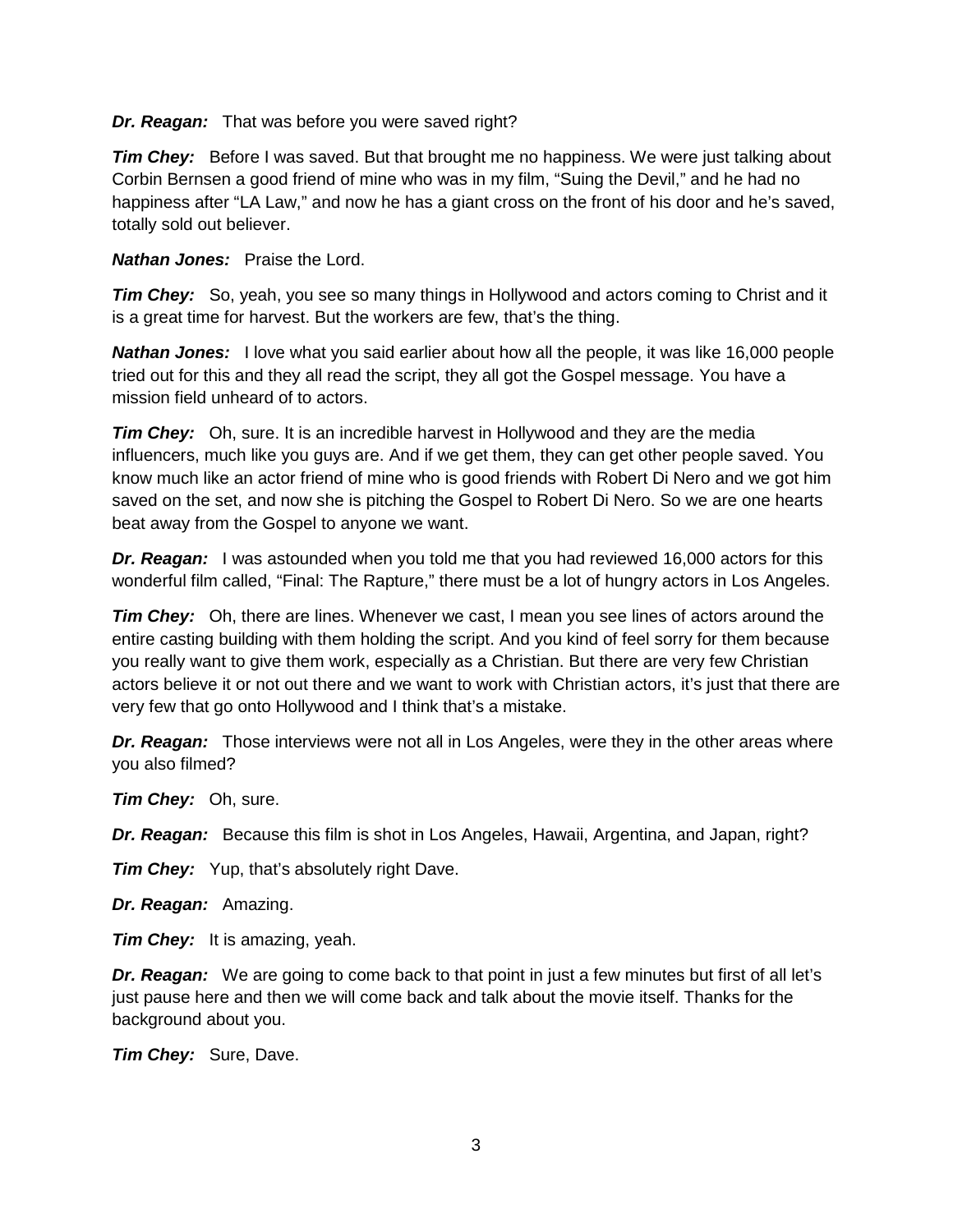#### **Part 2**

*Nathan Jones:* Welcome back to Christ in Prophecy and our interview of Tim Chey, the director of the new movie, "Final: The Rapture," which is a film about the Rapture.

*Dr. Reagan:* Tim, I tell you when I saw this film the first thing that impressed me was the quality of it. The quality of the filming, of the directing, of the script and everything. And the reason that impressed me so much is because over the years I've seen many, "Christian" films that were produced with great dedication and with great zeal but they were very, very low budget and they just came across sometimes as totally hokey or whatever. And this one is very different. Now you shot this in Hawaii, Los Angeles, Argentina, and Japan. And I noticed at the end that you had a different film crew in each area. Now that adds up to a lot of money, how in the world were you able to raise the funds for this film?

*Tim Chey:* Well we were very fortunate, you know David and Nathan that we had Christians who were wealthy Christians and Evangelical Christians.

*Nathan Jones:* Awesome.

*Tim Chey:* And that is a very hard combo to get, a wealthy Evangelical Christian, you know.

*Dr. Reagan:* They are few and far between.

*Tim Chey:* Yeah.

*Dr. Reagan:* The Lord must have led you to them.

**Tim Chey:** He did. It was out of the blue, because we had just gone through a disappointment where this Indian Chief that runs a billion dollar tribe, I flew from Hawaii all the way to Canada and I told the guy, "Are you sure because I am flying all the way from Hawaii to Canada to meet with the tribe."

#### *Dr. Reagan:* Right.

*Tim Chey:* He said, "Tim we're going to put 10 million into this movie. We want you to know it's a done deal."

#### *Nathan Jones:* Wow.

*Tim Chey:* I fly all the way over there. They pick me up, 2 hours to their tribe and the guy says, "Oh, we just had a meeting we decided to not do your film."

#### *Nathan Jones:* Oh, no.

*Tim Chey:* So it was very devastating and you know we meet these kind of people all the time. But right two months later we get a phone call and it was one of my friends who had invested in our other film called, "Suing the Devil." That is the one with Corbin Bernsen is in and Malcolm McDowell and they invested and they did very well with it. And he said, "I want to put some serious cash in." So they flew my wife and I to Australia. And picked us up in a limo which was a little better than the Indian tribe. And then he said, "We want to put in millions into your movies."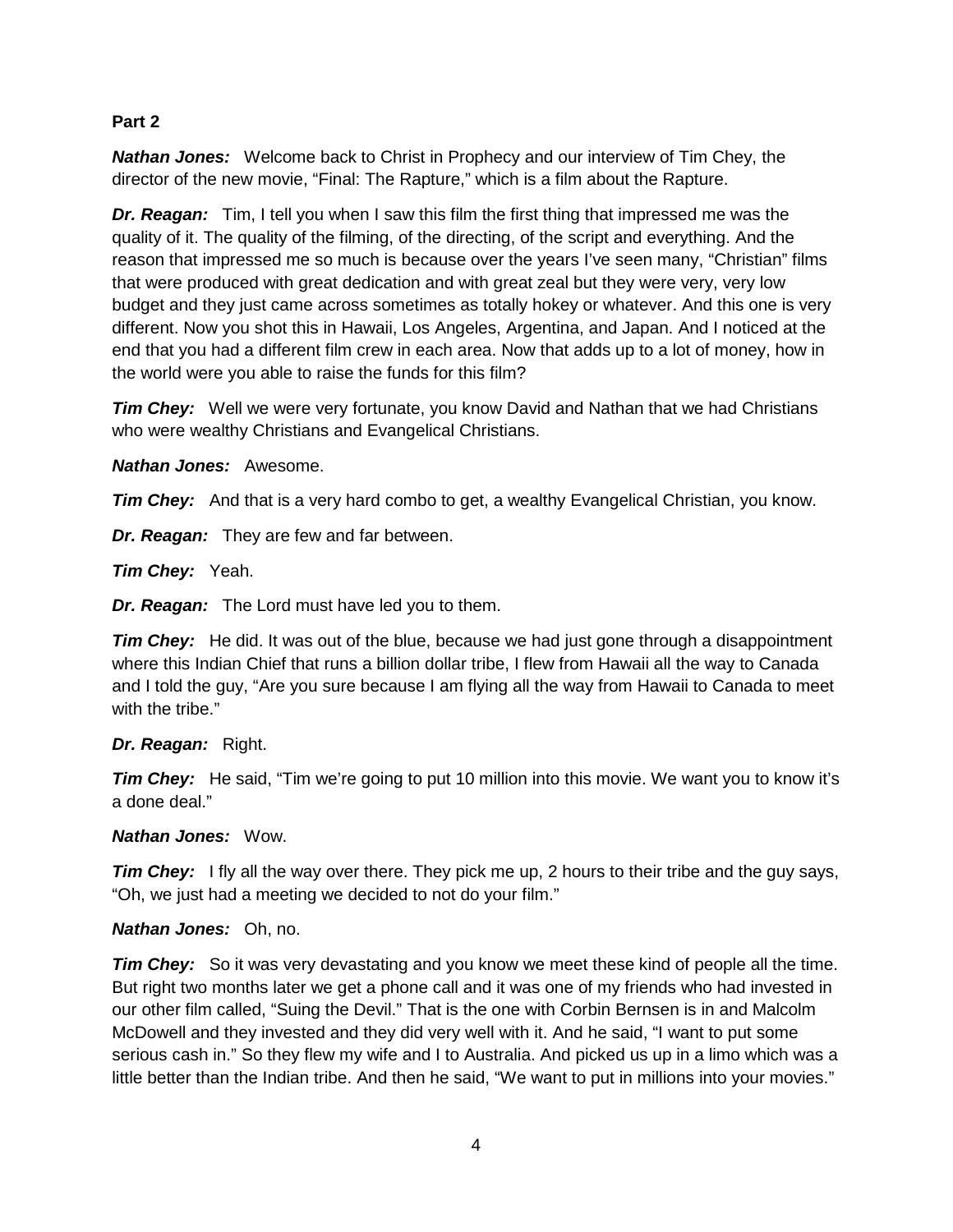*Nathan Jones:* Praise the Lord.

**Tim Chey:** You know you guys have been doing good. All our films have been in the black to let you guys know.

*Nathan Jones:* Praise God.

*Tim Chey:* It is a good way to get the investors their money back.

*Dr. Reagan:* Sure, sure, if I'm investing I want to know what you've done and did you make any money.

*Tim Chey:* Oh, absolutely. It absolutely beats the stock market.

*Dr. Reagan:* Well there is no doubt the Lord's hand is upon you.

*Tim Chey:* It is, amen.

*Dr. Reagan:* You've shown this movie now in a number of theaters across the nation. In fact you are on your way right now to Florida for the opening of the movie in theaters there in January.

*Tim Chey:* Yeah, sure.

*Dr. Reagan:* When this program is going to be shown to the nation. So let me ask you this: what has been the response of people, of the audiences to your movie?

*Tim Chey:* Well one story in the news was a woman who came out of the theater of "Final: The Rapture." And this is in Houston and she came our shaking. And my wife saw her in the lobby and she pointed a pastor to her and the pastor led her to Christ. And she got on her knees in the middle of the lobby and people thought this was crazy. And this woman came up and said, "What is going on here? You know it is like a Baptist revival?" And I said, "No, it is just a Christian film that the Lord has lead us to do."

*Nathan Jones:* Well your website has a video where people can watch and see people's responses as they are coming out of the theaters which is fantastic. And they are coming out like, "Wow, I didn't know this." Or, "It really moved me." I mean this movie it is changing people's lives."

*Dr. Reagan:* Plus it's a very hard hitting film.

**Tim Chey:** Yeah, it is, it is and it is just the Lord because you know 1 Corinthians says, "I become all things to all men to win some to Christ. To the weak I become weak, to the strong I become strong." And in actuality we are going to the weak, the movie goers. And I think it was a mistake of the Christian church since the 1940's they should have competed with Hollywood and got in there and mixed it up with them because we are seeing so much fruit, you know altar calls, people using it to bring people to Christ.

*Nathan Jones:* Wow, praise the Lord.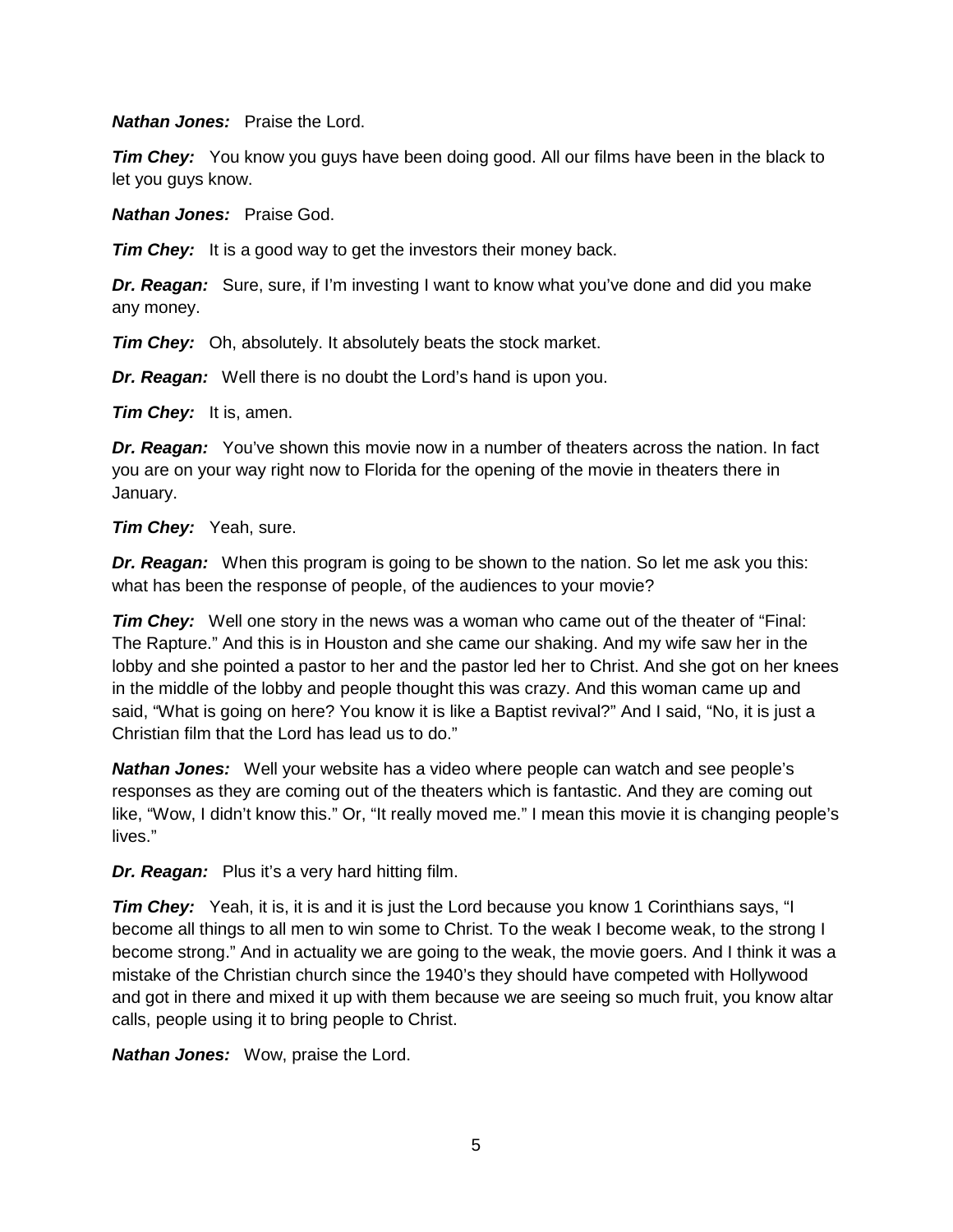*Dr. Reagan:* Well I was impressed with every aspect of the film, the quality, particularly with the acting. I mean you have some really fine actors. Are they all professionals?

*Tim Chey:* Yeah, they all are we cast in Hollywood which you know is the capital of casting.

*Dr. Reagan:* And some of these I think are outstanding actors in their countries, like Argentina and Japan.

*Tim Chey:* Oh, yeah.

*Nathan Jones:* The woman in Argentina was great.

*Tim Chey:* She is a big TV actress and it is funny because everywhere we went people were trying to get her autograph. [laughing] You know it hindered the film making process. We said, "well get the autographs after."

*Dr. Reagan:* Well the Japanese actor you have, the lead Japanese actor has been in major Hollywood films.

*Tim Chey:* Yeah, he plays the general in "Letters from Iwo Jima," the Clint Eastwood movie.

*Dr. Reagan:* Oh, ok.

*Tim Chey:* It is interesting how he talks about Clint Eastwood directed him, it is just amazing. He is a great phenomenal director, he is one of my favorite directors too.

*Dr. Reagan:* Well you know the actor that impressed me the most in the whole film was the professor from Los Angeles.

*Nathan Jones:* Oh, because he was a professor.

**Dr. Reagan:** The arrogant, I got so mad at that guy I wanted to choke him. And that's when I realized how good an actor he was. Is he a professional actor?

*Tim Chey:* Yeah, he is a very big actor and we were blessed to have him. He is also a sold out believer. And it is very hard like we were talking about to get a talented sold-out believer to be in your film.

*Dr. Reagan:* It is hard to believe that he is a believer, really.

*Tim Chey:* Yeah.

*Dr. Reagan:* The way he behaves in that film like, I thought I was watching Richard Dawkins the world's #1 Atheist.

*Nathan Jones:* He kind of looks like him too.

*Tim Chey:* Yeah exactly.

*Nathan Jones:* He reminded me of some of my professors from when I was at Penn State. I mean just totally hostile to the Gospel.

*Tim Chey:* Oh, yeah.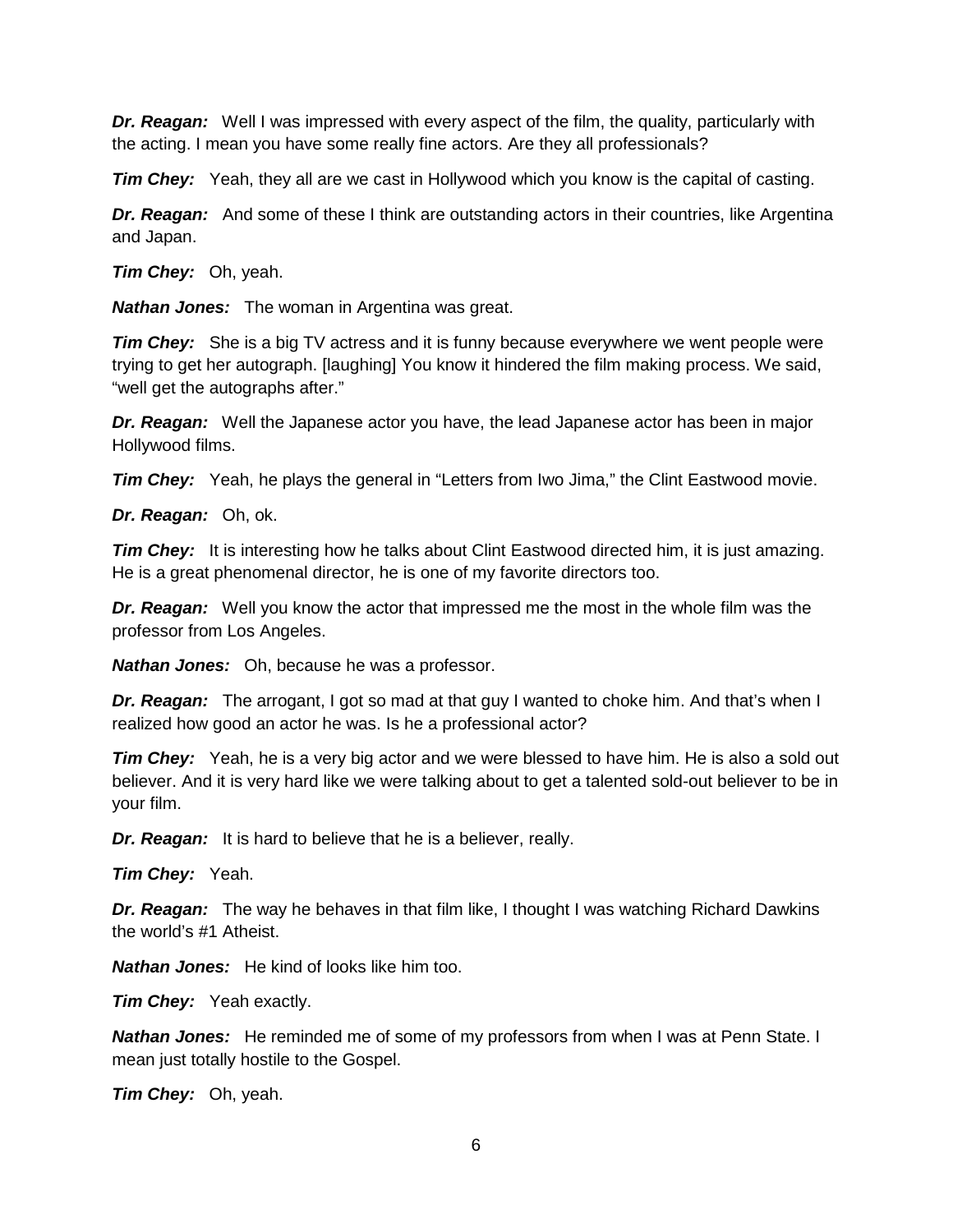*Dr. Reagan:* Did you work him up to be that way?

*Tim Chey:* Yeah, you know actually we shot at some of the major universities you know to get, and it was incredible we had real students who were on the border line of being an atheist and believers and they saw the movie interaction, the extras and they saw him and they thought was an atheist. And he actually turned around and said, "No, I'm a believer. I am just playing an atheist."

# *Dr. Reagan:* It's convincing.

*Tim Chey:* Oh, he is very convincing.

*Dr. Reagan:* Well brother, I just praise God for you and for many reasons. But one in particular and that is as I told you earlier in a private conversation I go all over the world in the history of this ministry I have been all over the world and I know that whenever I go to a foreign country whether it is Africa, Asia, Latin America and I turn that TV set on in that hotel room I am going to see the most lewd, blasphemous, sexual, violent films and TV programs all made in USA. We are the moral polluters of planet earth. And I am just glad to see someone who is dedicated to making films that inspire and uplift. Your feelings about Hollywood these days?

*Tim Chey:* Well I agree with you 100% Dave. In fact on the airplane now they force you to lower your blinds and watch their garbage.

# *Nathan Jones:* Oh, really.

*Tim Chey:* You know and we try to put our Christian movies on the airplanes and they won't have anything to do with it. And I think it is very fascinating that this country was founded by believers, the Pilgrims.

# *Dr. Reagan:* Right.

*Tim Chey:* And yet they take the tradition and they throw it out the door and they say, "No, you are forced to watch our garbage but we can't have anything." It's even in the magazines when you stand at the checkout counter. We are forced to see the "National Enquirer." But put a Christian magazine we will be sued by the minority groups.

*Dr. Reagan:* He took his kids to a Toys R Us about a year ago as they are checking out they walk by a magazine stand. There on the magazine stand was the latest copy of "Archie" comic books and on the cover, on the cover was the drawing of a same-sex marriage, on an "Archie" Comic book.

*Tim Chey:* The thing is, you know we were talking about this earlier, you know we are in Sodom and Gomorrah right now and we are in the last days.

# *Dr. Reagan:* That's right.

*Tim Chey:* So it is hard to reverse that. I am almost be like, you know we can't have it both ways right, we can't have the Rapture happening and it is a glorious world in America.

*Dr. Reagan:* Amen, sad but true.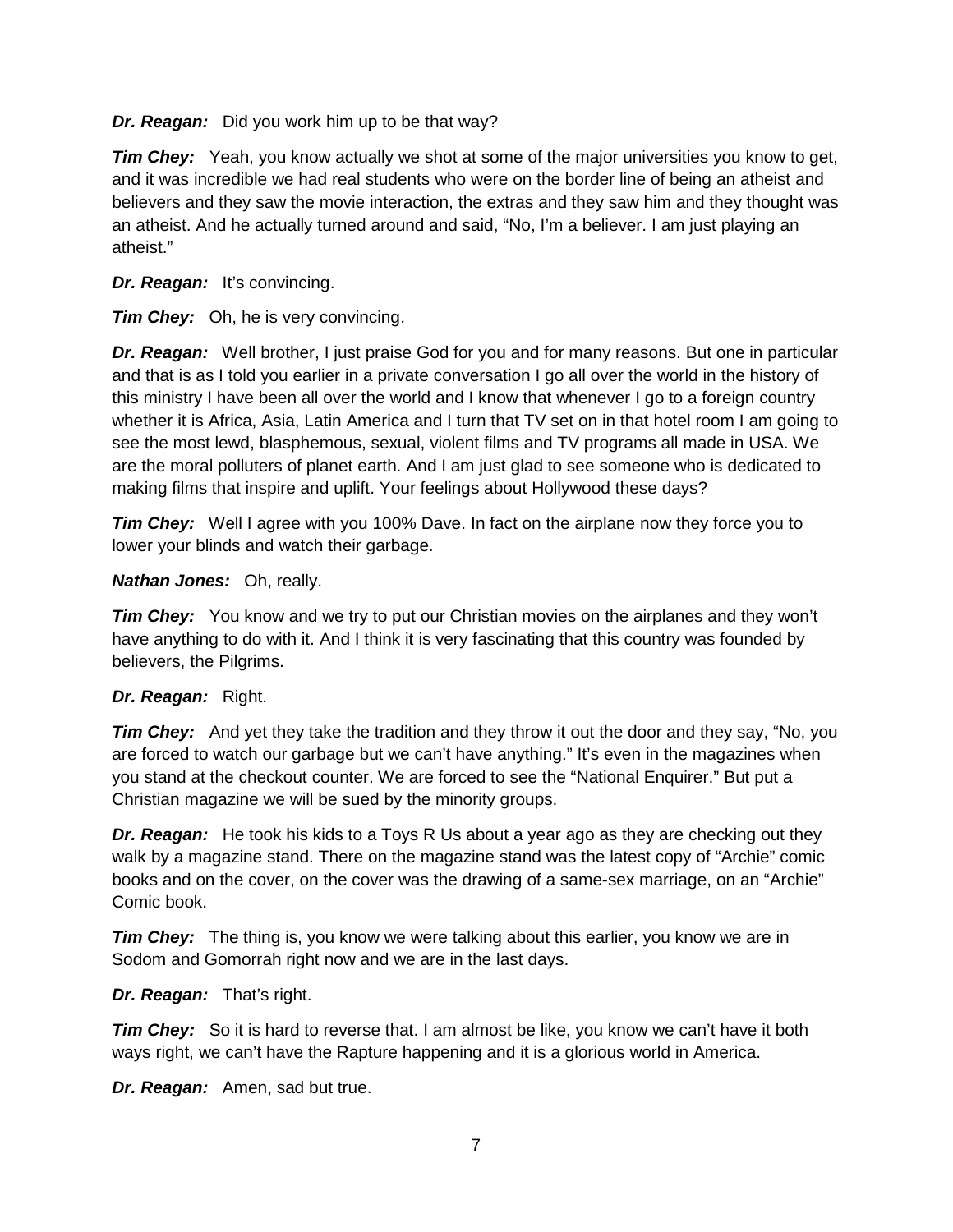#### *Nathan Jones:* That's true.

*Tim Chey:* The 1950's would have been a great time for the Rapture to happen but I think the Lord is showing us the degradation of our country.

*Dr. Reagan:* Let's just pause here for a moment and let's let our viewers take a look at the incredible trailer that you have put together for this film.

### **Trailer for Final: The Rapture**

#### **Part 3**

**Nathan Jones:** Wow, Tim that was an intense trailer! I just love seeing that again and again. Especially the professor he sitting on the island and he is yelling, "I can't believe this is happening!" And I would imagine after the Rapture there will be a lot of people yelling, "I can't believe this is happening."

*Tim Chey:* Oh, yeah. I mean he just heard that from the news segment where they said the Stock Market crashed, you know, all his bank savings, basically they are shutting down the banks and they are allowing only like \$25 a day out, you know something crazy like that. But I think that is what is going to happen. I think it is going to be total chaos and the banks are going to be just completely the first to go. And if that happens then people are going to be panicking.

*Dr. Reagan:* Oh, yeah.

*Tim Chey:* They are going to be like, well I want to withdraw all my money, right?

*Nathan Jones:* Oh, yeah a run on the banks.

*Dr. Reagan:* And I think people will saying that very same thing particularly those who may have heard and taught about the Rapture.

#### *Tim Chey:* Oh, yeah.

*Dr. Reagan:* Maybe their husband, their wife, they heard a preacher on TV or whatever. And they are going to say, "I can't believe this is really happening."

*Tim Chey:* Well the first thing I would do if the Rapture happened and I was a lukewarm believer is I would go in the bank and withdraw everything and get out of the United States. I would try to get to like Fiji, you know I would go to some remote place where I cannot be touched by the evil. And unfortunately that is what happens to the professor he is on this remote island.

*Dr. Reagan:* Not by choice.

*Nathan Jones:* That would explain then why the football player was so hot to get out of the country.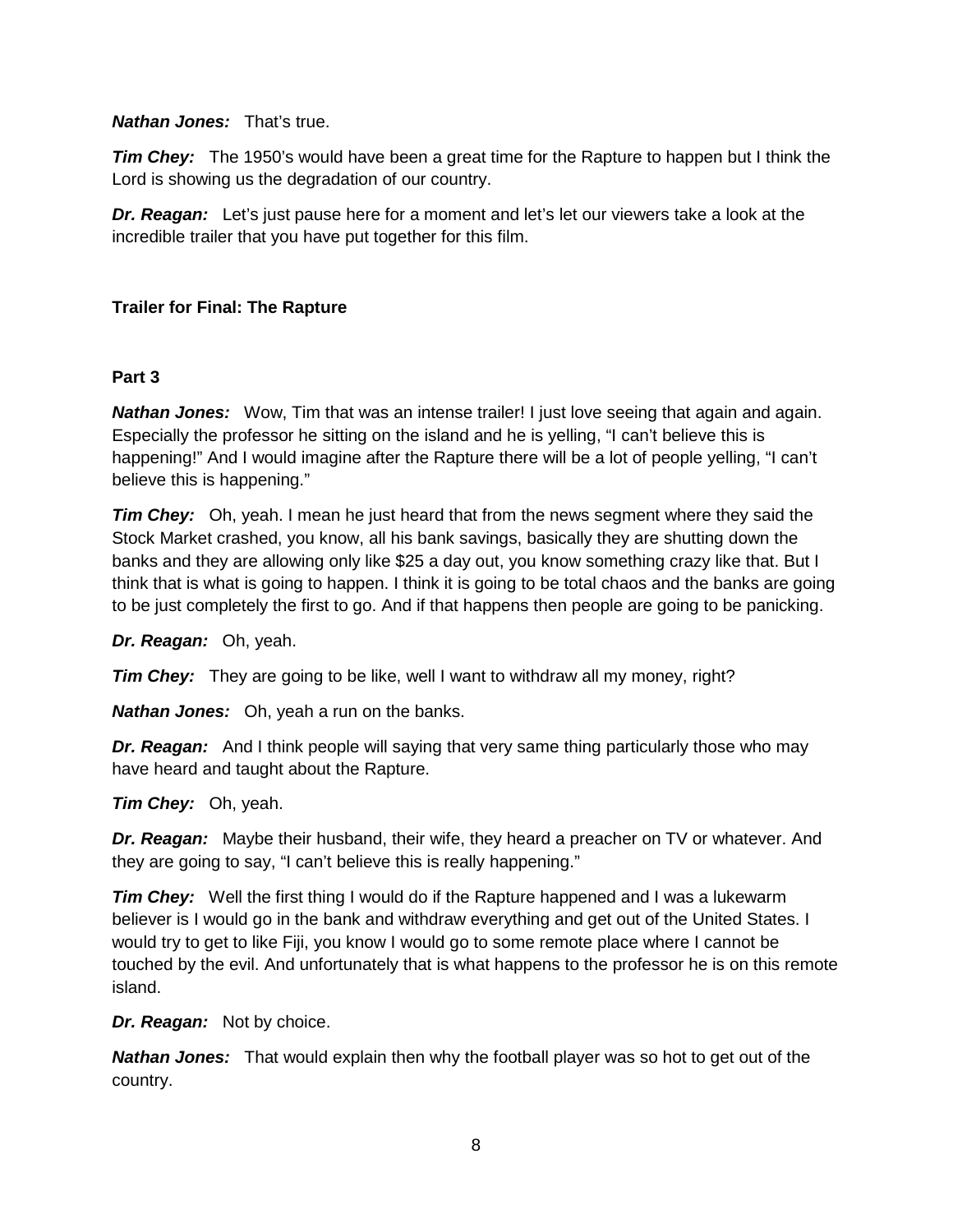#### *Tim Chey:* Right.

*Nathan Jones:* He was trying to escape.

*Dr. Reagan:* Seriously what kind of explanations do you think will be given for the Rapture? Because the government is going to try to explain this away.

*Tim Chey:* Oh, I think there is only one explanation I think they are going to say some alien being zapped them, it has to be the only way that can explain disappearances.

**Dr. Reagan:** I think so too in terms of a logical explanation. Now there are going to be other explanations I'm sure. One that comes to mind was back in the early 1970's the leaders of the New Age Movement in the United States called a press conference and they announced that the masters of the universe, who are the names for the demons that they channel with. They said, "The master of the universe have revealed to us that a time is coming soon when those who live by faith will be taken off the earth so that those who live by reason can continue in their evolutionary development." And I remember that so clearly, that was back in the early 70's. And I have no doubt that when this happens those guys will rush to the microphone and say, "See, we told you, we told you and it has now happened." But that will appeal to the people who are more spiritually inclined I guess. But the explanation I think the government give will probably be aliens.

*Tim Chey:* Oh, yeah absolutely. I think though it is going to be a harvest. You know I agree with John MacArthur when he says it is going to be, and also many other pastors that it is going to be the greatest evangelical harvest ever.

# *Dr. Reagan:* Oh, yeah right.

*Nathan Jones:* There was one lady in particular, there are a lot of lines I thought were really great. But in Argentina there was an older woman walking with the main woman up the stairs and she says, "Well I'm a Christian, and since I am a Christian this couldn't be the Rapture because I would have gone right?" There is going to be lots of people left behind who think they are Christians, but what's the difference why aren't they raptured with the other people even though they say they are Christians?

*Tim Chey:* Well you know it is interesting that you say that Nathan because you know a lot of pastors are coming to a conclusion, and this is based on even my travels around the world that probably the majority of Christians are going to be left behind. And I thought, "Well you know what that is kind of shocking."

# *Dr. Reagan:* How about pastors as well?

*Tim Chey:* Possibly, yeah and we won't go into which ones but, yeah I agree with you David. And I think I agree with maybe one of the excerpts of the best-selling book that says, "Well lukewarm Christians are an oxymoron you are not going to see lukewarm Christians in heaven." And that is because of Revelation 3 where it says "I will spit lukewarm Christians out of my mouth."

#### *Nathan Jones:* Yeah.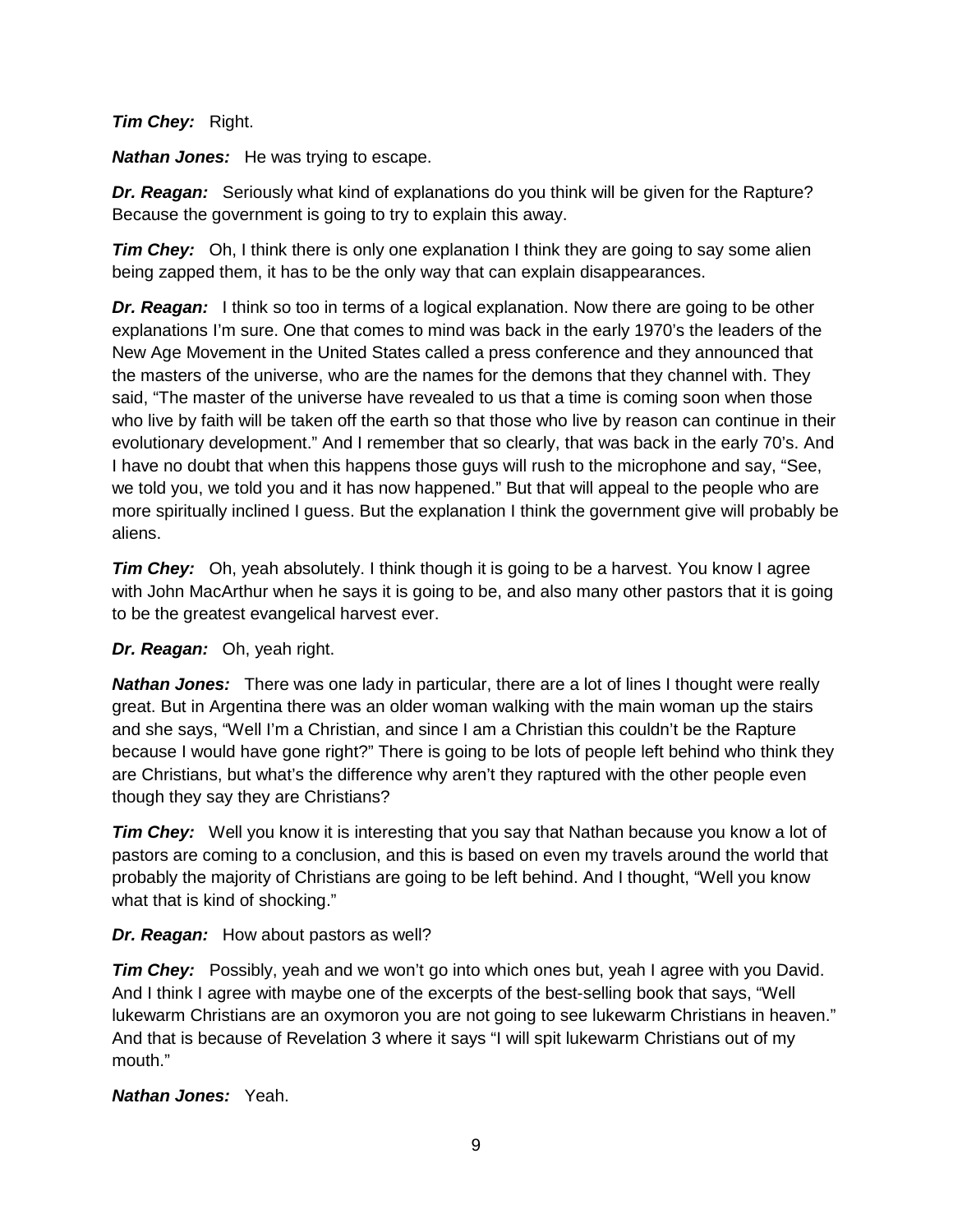*Tim Chey:* And you know then Jesus of course the most shocking thing in Matthew when He says, "I don't know who you are, you evangelized, you cast out demons but depart from me I don't know who you are." Do non-believers cast out demons? Do they evangelize? He is talking to believers who think they are believers.

*Dr. Reagan:* Well so many people think they are Christians simply because let's say they've gone through baptism, or they go to church maybe once a month, or their names are on the church role, or something like this. And I call these cultural Christians they really have no personal relationship with Jesus Christ.

*Tim Chey:* That's right.

*Dr. Reagan:* And that's what salvation is all about. A personal relationship with the Savior of this world.

*Tim Chey:* In fact yeah, that is absolutely right David, in fact they may not even be Christians. So we shouldn't even say that they are lukewarm because they are not even Christians to begin with. That's so true.

*Dr. Reagan:* I mean anybody can claim to be a Christian. It is like standing in the garage and saying, "I'm an automobile." Well I'm not.

*Tim Chey:* That is a good point.

*Dr. Reagan:* I can say that but it doesn't make me one because I am standing in a garage.

*Tim Chey:* Yeah, that's absolutely right.

*Dr. Reagan:* Any more so than I am standing in a church saying I am a Christian.

*Tim Chey:* Well I think a lot of them are cultural, they grew up like you said in the movie the character probably just grew up thinking well I was baptized when I was 2.

# *Dr. Reagan:* Yeah.

*Tim Chey:* And I must be a Christian and blah, blah, blah, but they don't live or have any repentance of their sins. They don't have a relationship with Jesus.

*Dr. Reagan:* In fact public opinion polls are now showing that even among evangelicals many say, "Well Jesus sinned. And Satan's not real. And there are many roads to heaven." And all this sort of thing. In fact they are showing that only about 9% of all the people in America are true Bible believing Christians.

*Tim Chey:* Yeah, that is really sad. And it may even be smaller we don't know. But I know when Jesus says, "I'm coming back and where am I going to find faith."

# *Dr. Reagan:* Yes.

*Tim Chey:* I think that is an extremely apropos statement.

*Dr. Reagan:* Well it certainly makes it apparent that one of the richest evangelistic fields are churches themselves.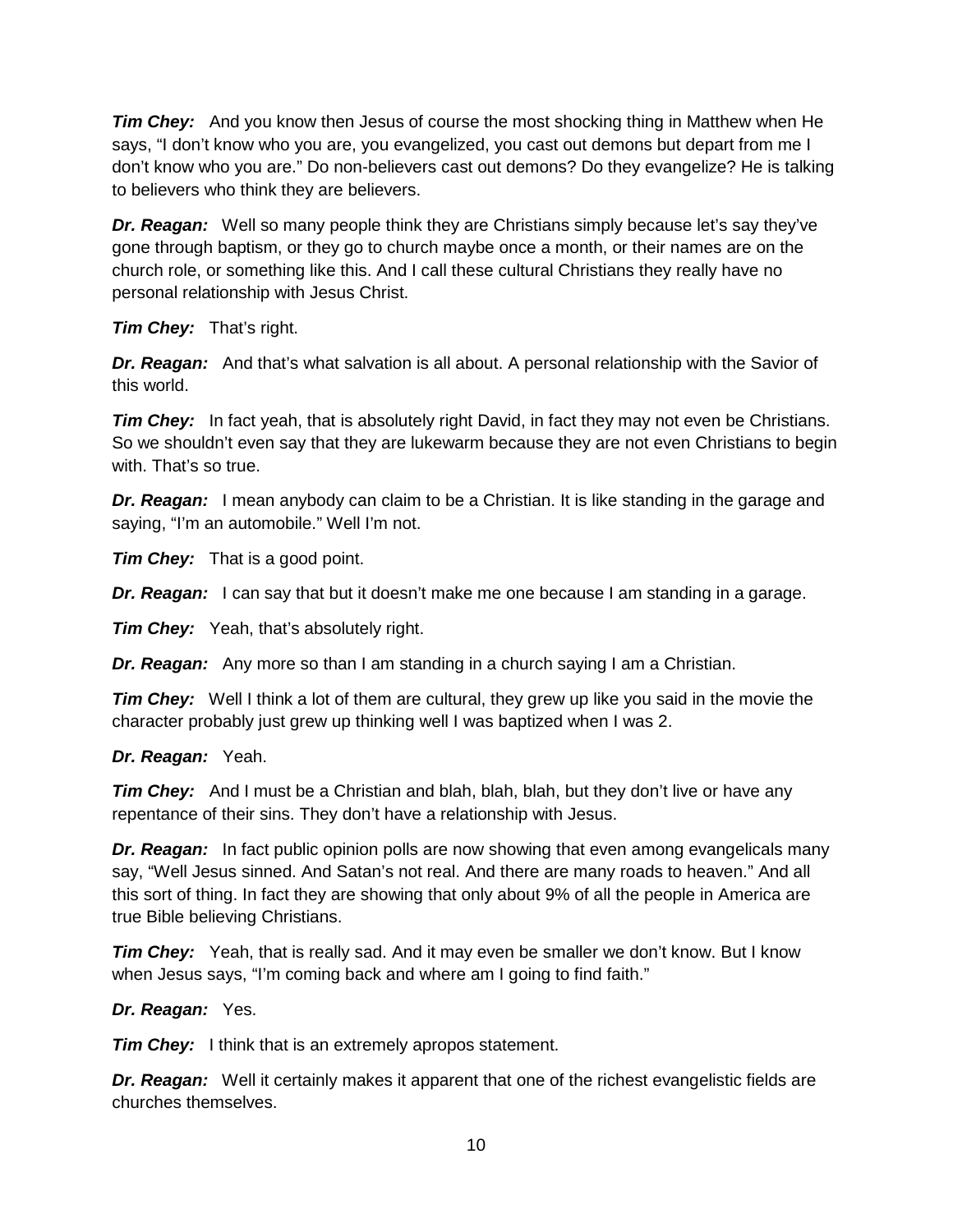### *Tim Chey:* That's right.

*Nathan Jones:* At least your movie gave that encouragement; it started off, oh a 100 are missing, then 1,000 then they realize that millions are missing. And I pray that millions will be going to Heaven.

*Tim Chey:* Oh, yeah we have to be praying for that too. I mean no one wants to be here for the Great Tribulation.

*Dr. Reagan:* That's right.

*Tim Chey:* It's going to be a mess.

**Dr. Reagan:** Is this film going to be released in theaters or is it going straight to video?

*Tim Chey:* Well it has been in theaters and its going platform city by city. We are going to be in Florida next. So as people watch this movie, or watch this TV show right now the movie is in theaters.

*Dr. Reagan:* But people can get copies of the video, right?

*Tim Chey:* That's exactly right. We are making the advance screeners available to the general public, for just a limited time.

### *Dr. Reagan:* Ok.

*Tim Chey:* So they can see the whole movie as well. And it raises money for us because to be in each city it is about \$25,000 in advertising. So we are going to be in Orlando, Melbourne, Ft. Lauderdale, each one is \$25,000 in newspaper and TV buys. So it is a great way to sort of generate and you know keep going.

*Dr. Reagan:* Well folks, you need to go to the website where this movie is featured. What is the website address?

*Tim Chey:* They can just watchfinal.com, seefinal.com.

*Dr. Reagan:* Ok, type in Final: The Rapture and you will find the website and you can see where it is going to be screened in your area. So do that. This a film you must see.

#### **Part 4**

*Dr. Reagan:* Welcome back to our interview with Tim Chey the director of an exciting new film called, "Final: The Rapture." Tim as we bring our program to a close, first of all I want to thank you again for being with us you have just been a great blessing.

*Tim Chey:* You've been a blessing to me.

*Dr. Reagan:* And I would like for you to look directly into that camera there and say a few words to those who are watching who may not know Jesus as their Lord and Savior and just sort of summarize the message of your movie to those who do not know Jesus.